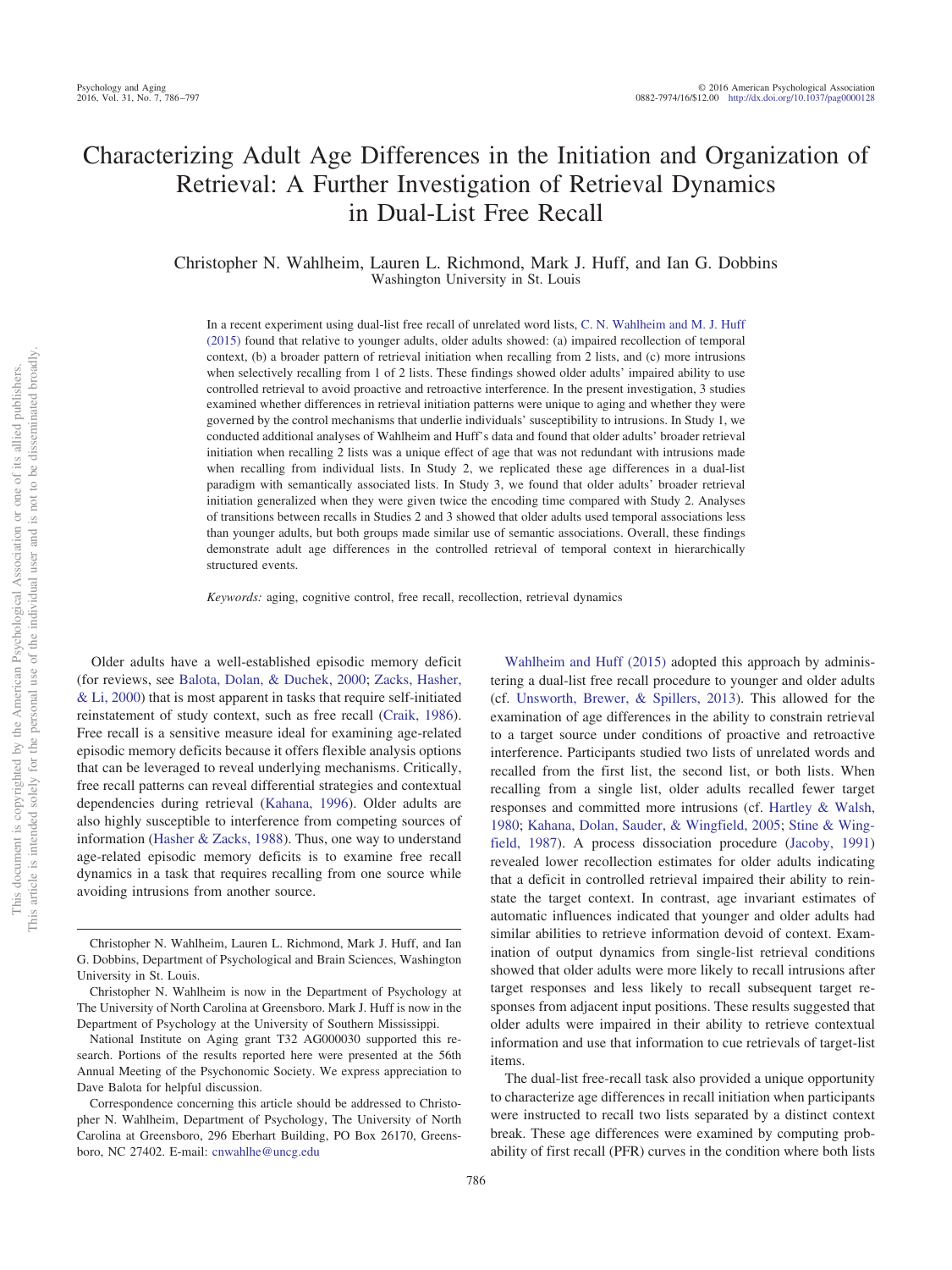were retrieved. PFR curves plot the probability that the first item recalled came from a specific input position from either list and are assumed to describe group differences in retrieval orientation. [Figure 1](#page-1-0) shows that there were clear profile differences between age groups. Younger adults initiated retrieval mostly from the primacy and recency portions of List 2, whereas older adults initiated their retrieval mostly from the primacy portion of List 1 and the recency portion of List 2. These results suggested that younger adults were more sensitive to the substructure of two distinct lists within a trial, whereas older adults treated the two lists as one longer list. These differences were attributed to older adults' impaired ability to reinstate context, which was the same mechanism posited to underlie their greater intrusions. However, it is unclear whether this difference reflects a unique age difference or whether it is merely a consequence of lower overall memory ability. Moreover, this age difference does not translate to singlelist free recall where younger and older adults initiate retrieval similarly (e.g., [Howard, Kahana, & Wingfield, 2006;](#page-10-7) [Kahana,](#page-10-8) [Howard, Zaromb, & Wingfield, 2002\)](#page-10-8). Thus, the age differences in recall initiation may be linked to more complex event structures with salient subcontexts (e.g., two distinct lists within a trial).

The primary goal of the present investigation was to address whether age differences in retrieval initiation when recalling from two distinct lists are a unique characteristic of healthy aging or a consequence of differences in recall abilities regardless of age. More important, the notion that differences in retrieval initiation reflect something specific about age rests on two critical assumptions. The first assumption is that age differences in PFR curves do not simply reflect memory impairment. This could occur, for example, if younger and older adults both prefer to retrieve from the end of List 2 because that context is most similar to the test context, but older adults experience more retrieval failures during their initial attempt. When retrieval failures occur, older adults

might shift their focus to the first portion of the trial (i.e., List 1 primacy) where items are highly available (cf. [Farrell & Le](#page-10-9)[wandowsky, 2002\)](#page-10-9), especially if the context break between lists is not readily retrieved or well encoded. If so, then younger adults with *lower* recall ability would demonstrate the broader retrieval initiation pattern seen in older adults. The second assumption is that these PFR curves do not represent an amalgam of two distinct subgroups of older adults: one that prefers to initiate retrieval at the beginning of List 1 and another that prefers to initiate retrieval at the end of List 2, with the latter potentially showing greater overall recall ability and a pattern of retrieval initiation consistent with younger adults. This would be compatible with the idea that declines in memory ability result in a shift to a more rigid strategy of initiating retrieval from the beginning of List 1. If either of the alternatives described above are correct, then the input position of the first-recalled item would do little if anything to predict age group beyond what would be predicted by overall memory ability. Moreover, these behaviors are quite different from the assumption that a general characteristic of older adults is a highly variable PFR input position across trials.

To determine whether age differences in these retrieval initiation profiles were a unique characteristic of aging, we conducted additional analyses of the data from [Wahlheim and Huff \(2015\).](#page-11-0) We first compared PFR curves from the condition where both lists were retrieved for subgroups of younger and older adults matched on memory ability. If retrieval initiation patterns only reflect memory ability, then they should be similar for these memorymatched subgroups. In contrast, participants with greater memory ability regardless of age might show the tendency to initiate retrieval from earlier input positions, consistent with the finding that individuals with greater working memory capacity initiate retrieval from earlier positions in single-list free recall [\(Unsworth](#page-11-4) [& Engle, 2007\)](#page-11-4). If so, then a comparison of younger and older adult groups equated on memory ability should show a *greater* difference in profiles of retrieval initiation. Specifically, relative to their cohort, low performing younger adults would be more likely to initiate retrieval from the most recent positions of List 2 and high performing older adults would be more likely to initiate retrieval from the earliest positions of List 1. This pattern would provide strong evidence that age differences in retrieval initiation are not simply the result of differences in memory ability.

Another goal of the present investigation was to determine whether the observed age differences in PFR curves when recalling from both lists would replicate under conditions that are less conducive of younger adults being sensitive to context differences between lists. We tested this by conducting new experiments using a dual-list free recall procedure that included items with strong associations both within and between lists. The idea was that including between-list associations would result in List 2 items reminding participants of List 1 items (cf. [Hintzman, 2010;](#page-10-10) [Jacoby](#page-10-11) [& Wahlheim, 2013\)](#page-10-11); thus, making contextual representations between lists less distinct. This was expected to reduce or even eliminate younger adults' sensitivity to the context break when initiating retrieval from both lists and could potentially cause them to treat both lists as one longer list. However, if older adults still show a broader retrieval initiation pattern in the form of larger List 1 primacy effects, then this would provide strong evidence for age differences in retrieval initiation when recalling from two distinct lists.

<span id="page-1-0"></span>*Figure 1.* Smoothed probability of first recall curves in the List Both condition from [Wahlheim and Huff \(2015\).](#page-11-0) Shaded regions are 95% confidence intervals.

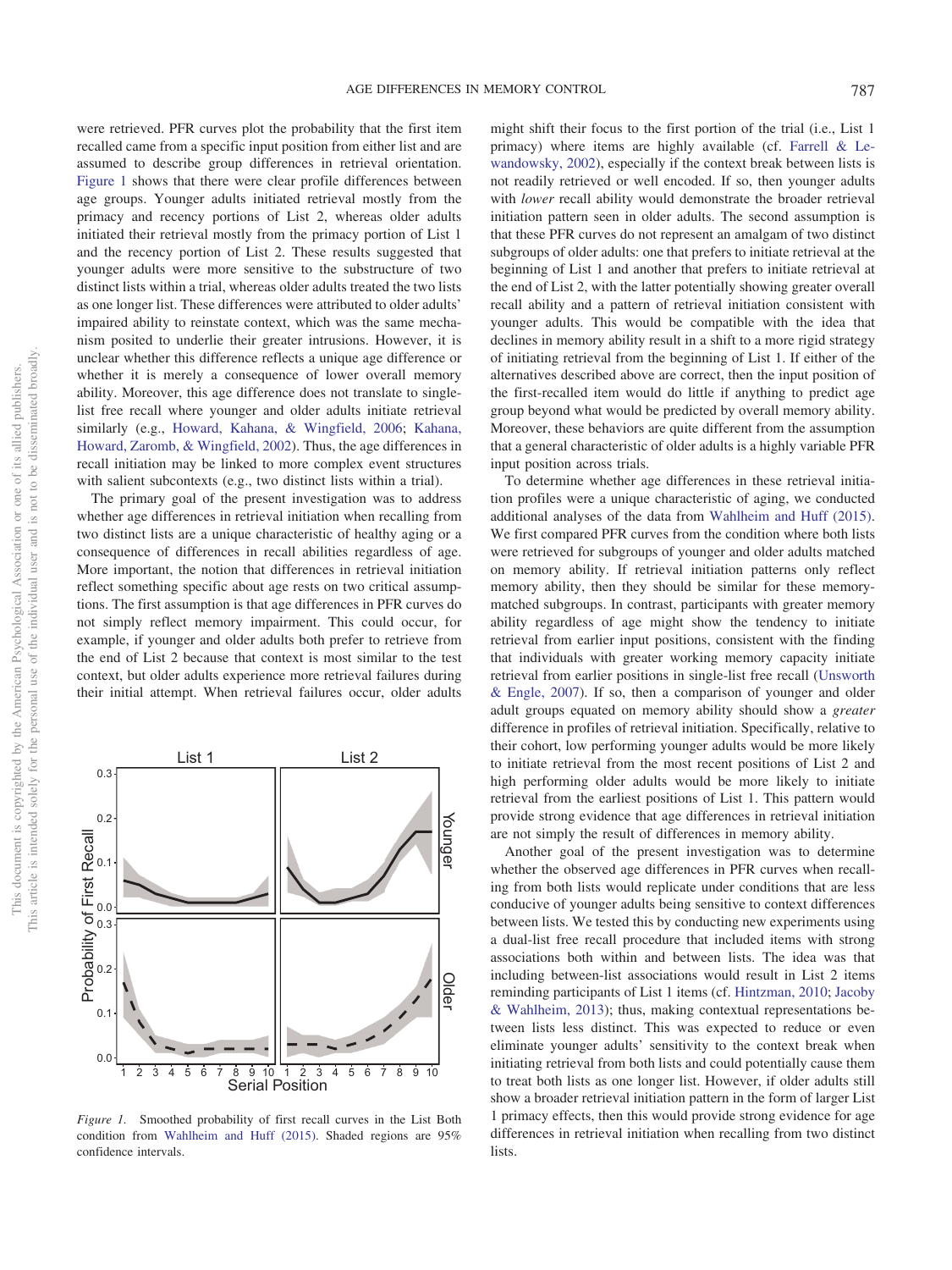To compliment the memory-matching approach, we performed regression-based analyses to seek converging evidence showing that age differences in PFR curves were not because of memory differences. We used hierarchical multiple regression to examine whether the PFR input position uniquely predicted age group when correct recall was included in the same model. More important, this approach did not require discarding participants and enabled more flexible use of covariates. For example, we also considered overall intrusion rates from the single-list conditions to examine the suggestion that a common control mechanism underlies the broader retrieval initiation pattern and higher intrusion rates of older adults. That is, we considered whether PFR behavior and intrusion tendencies were redundant predictors of age groups.

The final goal of the present study was to further characterize age differences in retrieval organization when strong associations are present within and between lists. Research has shown a selective impairment in older adults' recollection of context, and ageinvariance in automatic processes under conditions of proactive interference [\(Jacoby, Debner, & Hay, 2001\)](#page-10-12) and retroactive interference [\(Jacoby, Bishara, Hessels, & Hughes, 2007\)](#page-10-13). Research has also shown that older adults use temporal associations less than younger adults in free recall, but older adults are equally capable of using semantic associations even when doing so is maladaptive. For example, [Golomb, Peelle, Addis, Kahana, and Wingfield](#page-10-14) [\(2008\)](#page-10-14) found that younger adults relied less on semantic associations during serial than free recall, but older adults relied on semantic associations similarly in both tasks. This occurred even though using semantic associations in serial recall conflicts with the goal of organizing retrieval using temporal associations.

Based on these findings, we expected greater recollection for younger than older adults, and comparable automaticity for both age groups. This would be consistent with younger adults' advantage in retrieving temporal context diagnostic of list membership. We also expected more within-category recall transitions for exemplars in target lists than for exemplars between target and nontarget lists, indicating use of both temporal and semantic associations. However, we expected this difference to be smaller for older than younger adults because of older adults' recollection deficit. These results would show that older adults' deficit in controlled retrieval diminishes their ability to reinstate temporal context in the service of recalling items from a target source, whereas their intact automatic retrievals preserve their ability to use semantic associations.

#### **Study 1**

We first examined whether age differences retrieval initiation from two lists were a unique characteristic of aging by comparing PFR curves for memory-matched subgroups of younger and older adults from [Wahlheim and Huff \(2015\).](#page-11-0) We briefly summarize the method below before describing our analytic approach and corresponding results and discussion.

# **Method**

The Wahlheim and Huff paradigm included two classes of trials. For some trials, participants studied one 10-item list including unrelated concrete nouns that appeared for 1 s each and completed a multiplication task either before or after studying the list. On other trials, participants studied two 10-item lists of the same sort as above, and these trials were of primary interest here. Participants initiated study of each list by pressing the space bar. This served to differentiate the lists. After study, participants pressed the space bar to begin recalling List 1, List 2, or both lists; retrieval instructions were varied across trials within the experiment.

# **Results and Discussion**

PFR curves smoothed by averaging across three adjacent positions for all except the first and last in each list were examined for the List Both condition. Groups of younger and older adults were split in half  $(N = 12 \text{ each})$  based on mean correct recall across all trial types. Recall did not differ between low performing younger adults  $(M = 4.98, SD = 0.62)$  and high performing older adults  $(M = 4.73, SD = 0.63), t(22) = 0.99, p = .33, d = 0.41$ . [Figure](#page-2-0) [2](#page-2-0) shows that age differences in retrieval initiation remained for memory-matched groups (see [Figure 2\)](#page-2-0). Younger adults showed large List 2 recency effects, and older adults showed large List 1 primacy effects. This was confirmed by a 2 (Age: Younger vs. Older)  $\times$  20 (Position: 1–20) analysis of variance (ANOVA) that revealed a significant Age  $\times$  Position interaction,  $F(19, 418) =$ 3.17,  $p < .001$ ,  $\eta_p^2 = .13$ .

Next, the entire sample was subjected to a hierarchical multiple regression analysis in which the dependent variable was age group (older adults coded 0, younger coded 1). In Step 1, we confirmed the prominent age difference in memory ability, as the recall rate was highly predictive of age group in the expected manner,  $t(46)$  = 6.11,  $p < .001$ . In Step 2, the addition of the average PFR position of each participant yielded significance for both the memory ability and PFR variables, *smallest*  $t(45) = 4.09$ ,  $p < .001$ . This pattern was also obtained when intrusions were used instead of PFR position, showing that memory ability and intrusions were unique predictors of age group, *smallest*  $t(45) = -2.31$ ,  $p = .026$ .



<span id="page-2-0"></span>*Figure 2.* Smoothed probability of first recall curves in the List Both condition from Study 1 with samples from each age group equated on overall memory ability. Shaded regions are 95% confidence intervals.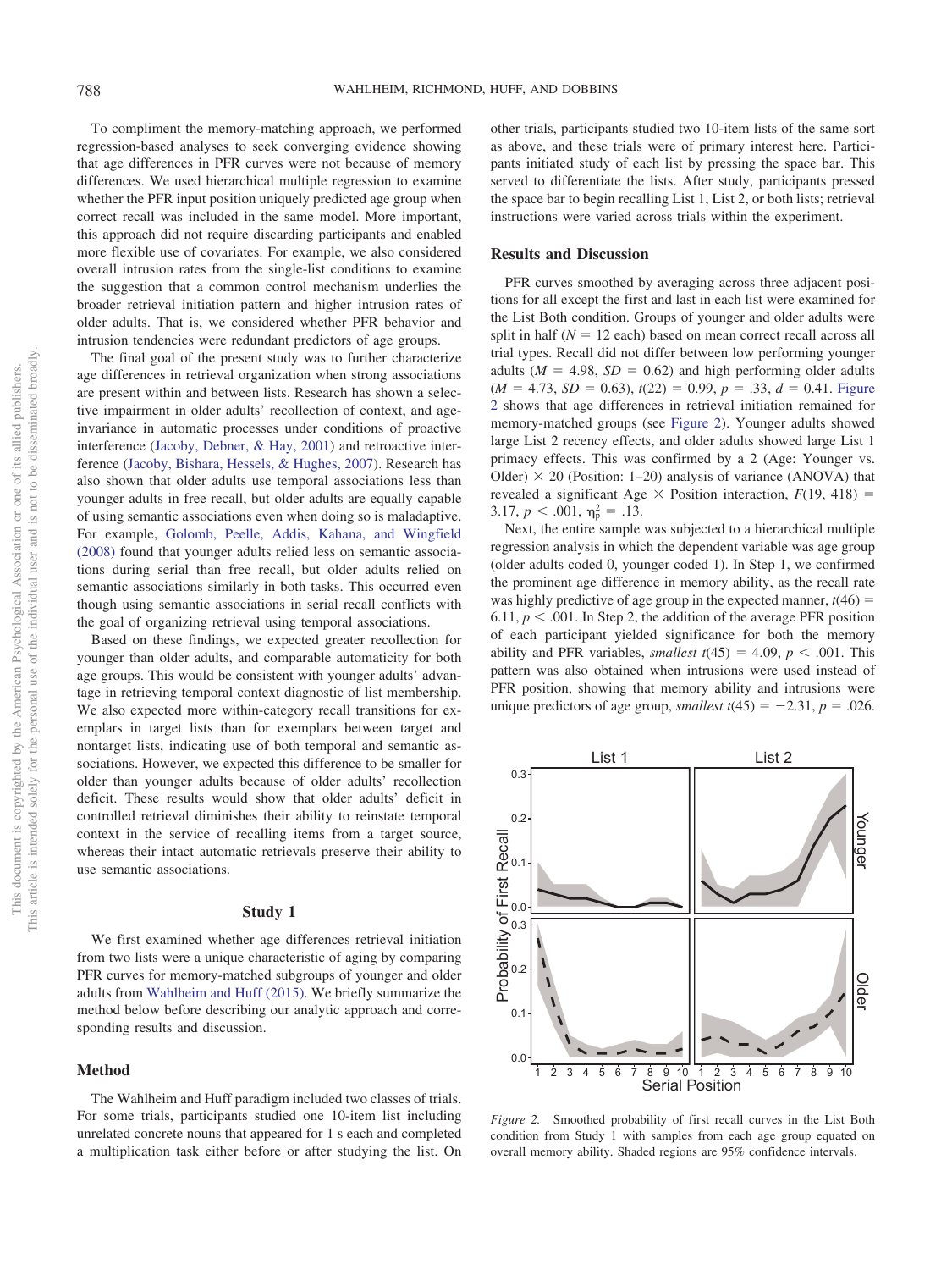Finally, [Table 1](#page-3-0) shows that when combined, all three predictors uniquely predict age group. These analyses demonstrate that PFR behavior and intrusion rates are not redundant with overall memory ability or each other. Both provide unique information in the classification of age groups and PFR behavior is highly sensitive to age-group differences. Indeed, [Table 1](#page-3-0) suggests that regardless of memory ability or intrusion tendency, a movement of one unit toward the end of the lists in PFR is associated with a 10% increase in the likelihood of being in the younger adult group. Conversely, an analogous movement toward the beginning of the lists yields a 10% increase in the probability of older adult group membership.1 We replicate and extend the above effects in the next two experiments and address this issue further in the General Discussion.

### **Study 2**

Study 2 examined whether age differences in PFR curves would replicate when the context distinction between lists was diminished by using a variant of the dual-list procedure that included strong semantic associations both within and between lists. Specifically, both lists within a trial included four highly typical and unique exemplars from the same three categories. Between-list associations were included to reduce contextual distinctiveness between lists by encouraging List 1 retrieval during List 2 encoding. Younger adults might appear more similar to older adults by initiating retrieval from both lists as if from one longer list, resulting in lack of List 2 primacy effects. However, if List 1 primacy effects obtain for older but not younger adults, this would provide additional evidence for age differences in retrieval initiation more generally. This would also be bolstered if PFR input position and memory ability both uniquely predict age group. Finally, finding that PFR input position and intrusions both uniquely predict age group would indicate distinct underlying mechanisms.

We also examined the extent to which temporal and semantic associations were used to organize retrieval. We used a process dissociation procedure to verify that older adults' tendency to show lower correct recall and greater intratrial intrusions reflected a selective deficit in recollection. This would suggest that older adults are impaired in their ability to use temporal but not semantic associations. Consequently, both groups should be able to recall

<span id="page-3-0"></span>

| Table 1 |  |                                                 |  |
|---------|--|-------------------------------------------------|--|
|         |  | Full Model Predicting Group Membership: Study 1 |  |

| Variable              | R      | SЕ        |         |
|-----------------------|--------|-----------|---------|
| (Intercept)           | .50    | .0441     | < 0.001 |
| Correct recall        | .01    | .0014     | < 0.001 |
| PFR input position    | .10    | .0248     | < 0.001 |
| <b>Intrusions</b>     | $-.01$ | .0062     | .023    |
| <b>Observations</b>   |        | 48        |         |
| $R^2$ /Adjusted $R^2$ |        | .643/.619 |         |

*Note.* Age group is the dependent variable (older adults coded 0, and younger adults coded 1). Predictors are mean centered and coefficients indicate the relative increase or decrease in the approximate probability of younger adult group membership with a unit change in the predictor. Correct recall is the summed recall count across all trials. PFR input position reflects the average first recall location across four trials of the both lists recall trials (*range* 1–20). Intrusions are the summed intrusion count across all single-list trials (both intratrial and prior trial intrusions).

subsequent exemplars within categories, but younger adults should better constrain their retrieval to target lists.

# **Method**

**Participants.** The participants were 36 younger ( $M_{\text{age}}$  = 19.94 years,  $SD = 2.14$ ,  $range = 18-27$ ) and 24 older ( $M_{\text{age}} =$ 71.25 years,  $SD = 3.86$ ,  $range = 65-78$ ) adults. Younger adults were recruited from the participant pool at Washington University in St. Louis and were given partial course credit or \$10. Older adults were recruited from participant pools maintained by the School of Medicine and the Department of Psychological and Brain Sciences at Washington University in St. Louis and were given \$15. Older adults reported significantly more years of education ( $M = 16.29$ ,  $SD = 2.12$ ) than younger adults ( $M = 13.80$ ,  $SD = 1.92$ ),  $t(57) = 4.70$ ,  $p < .001$ . (One younger adult did not report years of education.) Vocabulary scores on the Shipley Institute of Living Scale [\(Shipley, 1986\)](#page-11-5) were marginally higher for older ( $M = 35.13$ ,  $SD = 3.33$ ) than younger ( $M = 33.75$ ,  $SD =$ 2.53) adults,  $t(58) = 1.82$ ,  $p = .08$ ,  $d = 0.47$ .

**Design and materials.** A 2 (Age: Younger vs. Older)  $\times$  3 (Trial: List 1 vs. List 2 vs. List Both) mixed design was used. Age was a between-subjects variable, and Trial was manipulated within-subjects. The experiment consisted of 12 study-test trials that each included two 12-word study lists followed by a test. The 12 trials comprised four blocks of three trials, with each block containing one from each of the Trial conditions. The presentation order of trial conditions was randomized within blocks. Each 12-word list contained three categories with four exemplars from each category, and the two lists within each trial contained unique exemplars from the same three categories. The presentation order of exemplars in each list was prerandomized such that exemplars from the same category did not appear consecutively. The categories in each trial were unique and no exemplars from those categories appeared on other trials.

Exemplars from 36 categories were taken from the [Van Over](#page-11-6)[schelde, Rawson, and Dunlosky \(2004\)](#page-11-6) norms (3 categories per trial  $\times$  12 trials). Each of the 24 lists in the experiment (2 lists per trial  $\times$  12 trials) was matched on exemplar typicality according to

<sup>&</sup>lt;sup>1</sup> Modeling dichotomous dependent variables via standard regression is known as linear probability modeling and the coefficients can be interpreted as coarse probability estimates. Thus, the coefficients of the model reflect the increase or decrease in the probability of category membership (e.g., young age group) for every unit change of the independent variable. Despite its intuitive parameterization, this approach has been criticized because the residuals of dichotomous variables are not normally distributed and the models can yield predicted scores outside the interval of possible probabilities in certain conditions. To address these concerns one can turn to logistic regression, which requires fewer assumptions than the linear probability model but accordingly is also less powerful and relies on iterative fitting techniques that may fail in small samples. Doing so for the full model of [Table 1](#page-3-0) again yields significant predictors of overall recall and mean PFR position  $(p_s = .008, .020,$  respectively). However, the intrusion rate only approached significance  $(p = .084)$ . The failure of the intrusion rate to remain reliable likely reflects the reduced power of the logistic modeling approach given this variable was also a less robust predictor than the overall recall and mean PFR variables in the original linear probability model (see [Table 1\)](#page-3-0). In situations in which group or category membership percentages are not more extreme than 80 to 20%, linear probability models and logistic regressions usually yield the same conclusions [\(Cohen, Cohen, West, & Aiken, 2013\)](#page-10-15).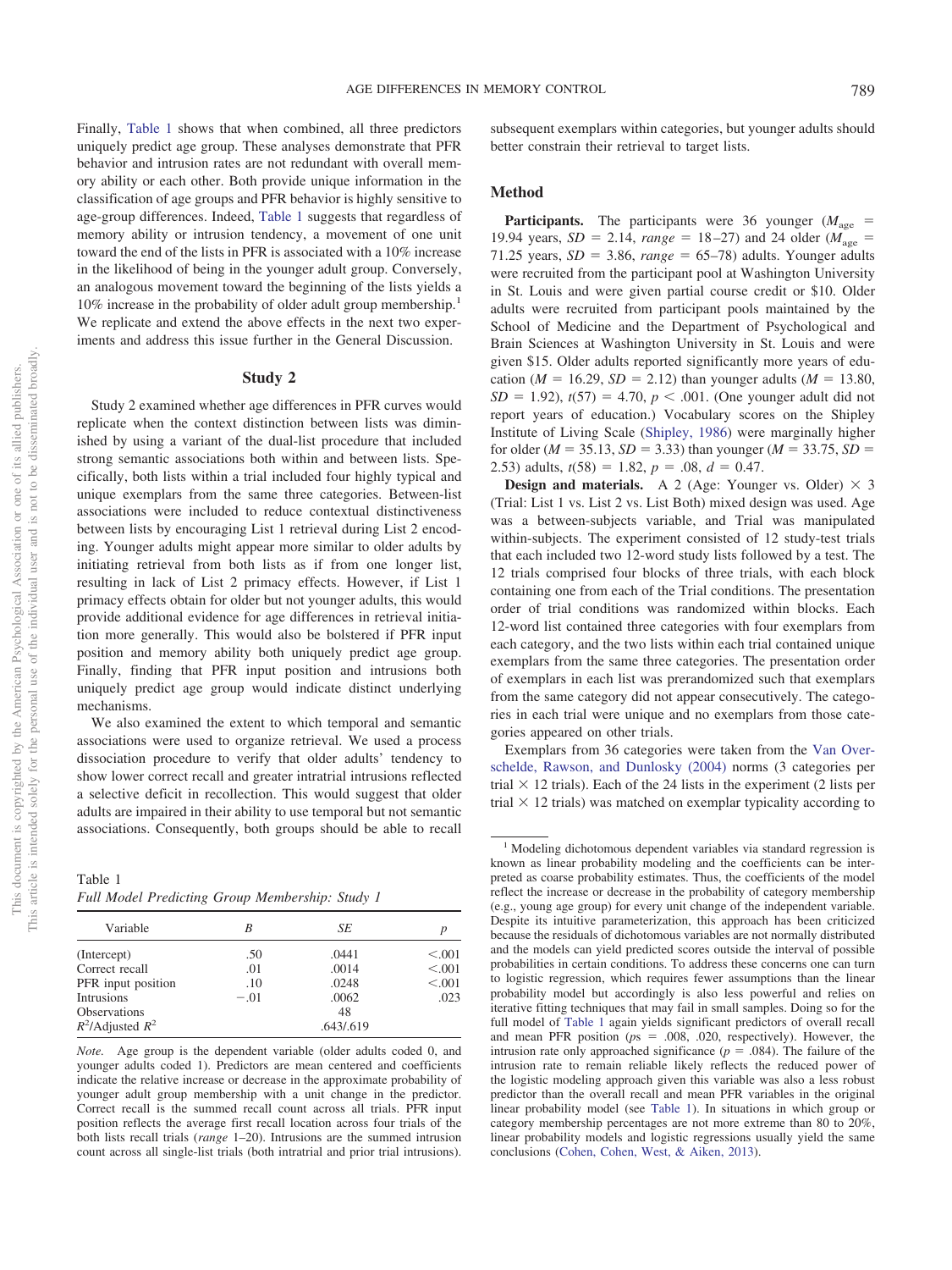the norms  $(M = 5.43, SD = 3.44)$ . The two lists in each trial contained the eight most typical exemplars from each category (four per list) that did not belong to more than one category (e.g., exemplars such as "tomato" that belonged to both the fruits and vegetables categories were not included) and were not two-word items (e.g., "boa constrictor" for snake category). The entire stimulus set included 288 total items (4 blocks  $\times$  3 trial types  $\times$  2 lists  $\times$  12 items).

To counterbalance items across Trial conditions, each two-list pair within a trial was first grouped together. List groups were then assigned to sets of three to serve as the three Trial conditions within a block. The assignment of three-group sets to blocks remained constant across all versions of the experiment. However, the assignments of list groups to Trial conditions and lists within a trial to the first and second list positions were rotated across participants, such that each two-list pair served equally often in each Trial condition and each list served equally often in each list position within a trial. This scheme produced six experimental formats.

**Procedure.** Participants were tested individually. Participants first read an overview of the experiment describing the three different trial conditions and the free recall procedure. Before each trial, participants were told that they would study two lists and that their tasks were to read words aloud and remember them for an upcoming test. Each word appeared for 1 s in the center of the screen followed by a blank screen for 1 s. Participants pressed the space bar to begin studying each list. After study, participants were instructed to recall words in any order from List 1, List 2, or both lists. Participants pressed the space bar to begin recall, and no task intervened between List 2 and recall. Participants had 90 s for recall and were instructed to only report words from the target list(s). Participants pressed the space bar when they made each response. A fixation cross appeared in the middle of the screen and changed colors with space bar presses to signal response registration. An experimenter recorded participants' responses.

### **Results and Discussion**

We first examined age differences in overall recall performance. Next, we decomposed overall performance to: (a) estimate the contributions of recollection and automaticity, (b) characterize retrieval initiation patterns, and (c) examine the use of temporal and semantic associations. Given the larger number of comparisons, we do not systematically report nonsignificant effects or effects qualified by higher order interactions. The level for significance was set at  $\alpha = .05$ .

**Overall recall performance.** Correct recall and intratrial intrusion frequencies (see [Table 2\)](#page-4-0) were compared using a 2 (Age: Younger vs. Older)  $\times$  2 (Response: Correct Recall vs. Intratrial Intrusion)  $\times$  2 (Trial: List 1 vs. List 2) ANOVA. A significant Age  $\times$  Response interaction,  $F(1, 58) = 27.03, p < .001, \eta_{\rm p}^2 = .32$ indicated that correct recall was higher for younger  $(M = 6.15,$  $SD = 1.11$ ) than older (*M* = 5.26, *SD* = 1.19) adults, *t*(58) = 2.93,  $p = .01, d = 0.77$ , whereas intratrial intrusions were higher for older ( $M = 2.46$ ,  $SD = 0.75$ ) than younger ( $M = 1.54$ ,  $SD = 0.73$ ) adults,  $t(58) = 4.76$ ,  $p < .001$ ,  $d = 1.25$ . These results replicated findings of impaired memory accuracy for older adults.

A significant Age  $\times$  Trial Type interaction,  $F(1, 58) = 8.87$ ,  $p = 0.004$ ,  $\eta_p^2 = 0.13$ , showed that more responses were output in the List 2 than List 1 condition, and this difference was greater for older (List 2:  $M = 4.35$ ,  $SD = 0.85$ ; List 1:  $M = 3.38$ ,  $SD = 0.87$ ) than younger (List 2:  $M = 4.07$ ,  $SD = 0.67$ ; List 1:  $M = 3.62$ ,  $SD = 0.76$ ) adults. Participants may have output more responses in List 2 because List 1 associations primed the accessibility of List 2 items, and this may have occurred to a greater extent for older adults. However, correct recall in the List Both condition (right column) was higher for younger  $(M = 13.36, SD = 2.86)$  than older ( $M = 11.55$ ,  $SD = 2.77$ ) adults.

Finally, older adults also committed other errors more than younger adults. The average number of each error type was summed across Trial conditions. Prior-trial intrusions were marginally greater for older  $(M = 0.28, SD = 0.39)$  than younger  $(M = 0.13, SD = 0.23)$  adults,  $t(58) = 1.95, p = .06, d = 0.47;$ extra-experimental intrusions were numerically greater for older  $(M = 0.51, SD = 0.40)$  than younger  $(M = 0.33, SD = 0.45)$ adults,  $t(58) = 1.62$ ,  $p = .11$ ,  $d = 0.43$ ; repetitions were significantly greater for older ( $M = 2.03$ ,  $SD = 2.56$ ) than younger ( $M =$ 0.77,  $SD = 0.62$ ) adults,  $t(58) = 2.85$ ,  $p = .006$ ,  $d = 0.68$ . These results converge in showing that older adults' impaired context reinstatement resulted in more responses from incorrect sources.

**Process estimates.** Recollection and automaticity were estimated using process dissociation equations [\(Jacoby, 1991\)](#page-10-6). Only correct recalls and intratrial intrusions were entered into the model to approximate dual-list procedures used in recognition memory (e.g., [Yonelinas, 1994\)](#page-11-7) and to limit the number of possible responses. The model assumes that correct recall occurred when a word was recollected (R) or came to mind automatically (A) when recollection failed A(1-R): Correct Recall =  $R + A(1-R)$ . The model also assumes that an intratrial intrusion occurred when a word came to mind automatically and participants failed to recollect that it came from a nontarget list  $A(1-R)$ : Intratrial Intrusion =

<span id="page-4-0"></span>

| v.<br>٠<br>. . | ٠<br>× |  |
|----------------|--------|--|
|                |        |  |

|         |         |                                         |                         | Trial                  |             |
|---------|---------|-----------------------------------------|-------------------------|------------------------|-------------|
| Study   | Age     | Response                                | List 1                  | List 2                 | List Both   |
| Study 2 | Younger | Correct recall                          | 5.96(.47)               | 6.34(0.36)             | 13.36(.97)  |
|         | Older   | Intratrial intrusions<br>Correct recall | 1.28(.22)<br>4.73(0.66) | 1.80(.33)<br>5.80(.49) | 11.55(1.17) |
|         |         | Intratrial intrusions                   | 2.02(.37)               | 2.91(.41)              |             |
| Study 3 | Older   | Correct recall                          | 4.89(.64)               | 5.26(.58)              | 11.57(1.47) |
|         |         | Intratrial intrusions                   | 2.24(0.48)              | 3.07(.51)              |             |

*Note*. Margins of error for 95% confidence intervals are displayed in parentheses.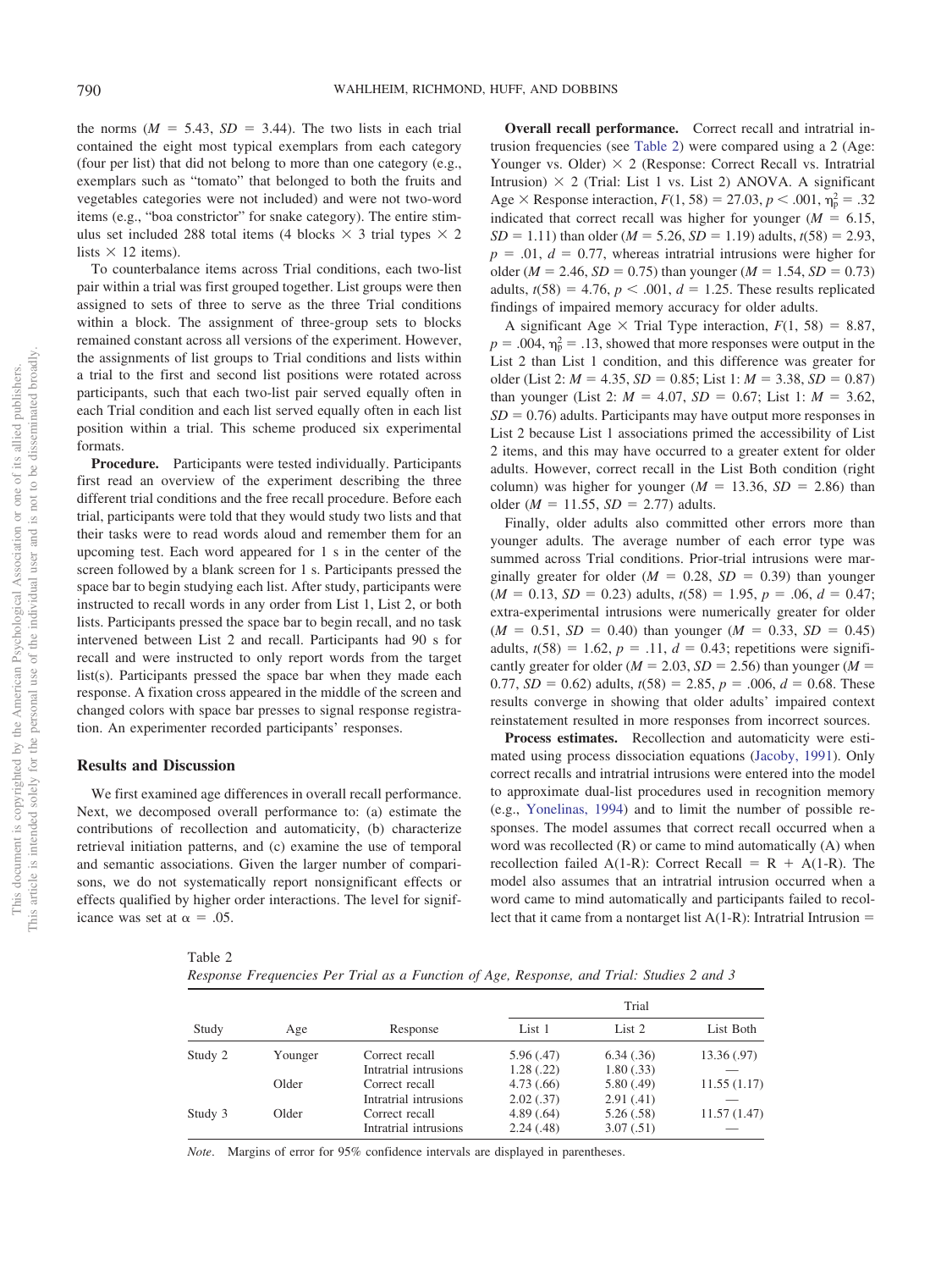A(1-R). Recollection was estimated as the probability of correct recall minus intratrial intrusions:  $R =$  Correct Recall—Intratrial Intrusion. Automaticity was then estimated using algebra:  $A =$ Intratrial Intrusion/(1-R). Estimates of recollection and automaticity were calculated separately for the List 1 and List 2 conditions.

Process estimates (see [Table 3\)](#page-5-0) were compared using separate 2 (Age: Younger vs. Older)  $\times$  2 (List: 1 vs. 2) ANOVAs for recollection and automaticity. Recollection estimates revealed a significant effect of Age,  $F(1, 57) = 25.48$ ,  $p < .001$ ,  $\eta_p^2 = .31$ , showing greater estimates for younger  $(M = .38, SD = .11)$  than older  $(M = .23, SD = .10)$  adults. In contrast, automaticity estimates revealed a significant effect of Age,  $F(1, 57) = 8.37$ ,  $p =$ .005,  $\eta_p^2 = .13$ , showing greater estimates for older (*M* = .27,  $SD = .07$ ) than younger (*M* = .21, *SD* = .08) adults,  $F(1, 57) =$ 8.37,  $p = .005$ ,  $\eta_p^2 = .13$ . A significant effect of List also indicated that automaticity was higher for List  $2 (M = .27, SD = .10)$  than List 1 ( $M = .20$ ,  $SD = .08$ ),  $p < .001$ ,  $\eta_p^2 = .47$ .

These results suggest that older adults were impaired in their recollection of temporal context and were more likely to report items devoid of specific list context. The inverse relationship between recollection and automaticity between age groups suggested that participants used both direct retrieval and generaterecognize strategies that emphasize preretrieval context reinstatement and postretrieval monitoring, respectively (cf. [Hunt, Smith,](#page-10-16) [& Toth, 2016\)](#page-10-16). Consequently, older adults' recollection deficit likely impaired both of these processes. We examined whether the inverse relationship between recollection and automaticity across age groups was because of an artifact of the model by computing correlations between processes estimates for each condition within age groups. Results revealed limited support for the idea that this relationship was merely an artifact as there was only one significant negative association,  $r = -.40$ ,  $p = .02$ , which occurred in the List 2 condition for younger adults.

**Retrieval initiation.** Smoothed PFR curves were first compared between age groups in the single-list conditions (see [Figure](#page-5-1) [3\)](#page-5-1) using separate 2 (Age: Younger vs. Older)  $\times$  12 (Position: 1–12) ANOVAs for each single list condition. [Figure 3](#page-5-1) (left panel) shows List 1 primacy effects that were confirmed by a significant effect of Position,  $F(11, 638) = 31.69$ ,  $p < .001$ ,  $\eta_p^2 = .35$ . A significant Age  $\times$  Position interaction,  $F(11, 638) = 2.09$ ,  $p = .02$ ,  $\eta_{\rm p}^2$  = .04, also showed that older adults initiated retrieval from earlier positions than younger adults. This unexpected pattern may have resulted from younger adults being reminded of earlier exemplars more often during study, which blended contextual representations further across early input positions. [Figure 3](#page-5-1) (right panel) shows List 2 recency effects that were confirmed by a

<span id="page-5-0"></span>Table 3 *Process Estimates as a Function of Age and Trial: Studies 2 and 3*

|         |         |          | Recollection |          | Automaticity |  |
|---------|---------|----------|--------------|----------|--------------|--|
| Study   | Age     | List 1   | List 2       | List 1   | List 2       |  |
| Study 2 | Younger | .39(.05) | .37(.04)     | .18(.03) | .24(.03)     |  |
|         | Older   | .23(.06) | .24(.05)     | .22(.03) | .32(.04)     |  |
| Study 3 | Older   | .22(.07) | .18(.05)     | .23(.04) | .31(.04)     |  |

*Note*. Margins of error for 95% confidence intervals are displayed in parentheses.

 $0<sup>0</sup>$ 0.1 0.2 0.3 0.4 0.5 1 2 3 4 5 6 7 8 9 10 11 12 1 2 3 4 5 6 7 8 9 10 11 12 Serial Position

<span id="page-5-1"></span>*Figure 3.* Smoothed probability of first recall curves in the List 1 condition (left panel) and List 2 condition (right panel) as a function of age and serial (input) position in Study 2. Shaded regions are 95% confidence intervals.

significant effect of Position,  $F(11, 638) = 96.22, p < .001, \eta_p^2 =$ .62. The Age  $\times$  Position interaction was not significant,  $F(11, 1)$ 638) = 1.03,  $p = .42$ ,  $\eta_p^2 = .02$ . Overall, these results are consistent with previous comparisons of PFR curves showing primacy effects on delayed tests and recency effects on immediate tests for younger and older adults (e.g., [Kahana et al., 2002\)](#page-10-8).

Smoothed PFR curves were next compared between age groups in the List Both condition (see [Figure 4\)](#page-6-0) using 2 (Age: Younger vs. Older)  $\times$  24 (Position: 1–24) ANOVAs. [Figure 4](#page-6-0) (top panels) shows age differences in patterns of initiation for the entire sample of participants. A significant Age  $\times$  Position interaction,  $F(23, 12)$ 1334) = 2.92,  $p < .001$ ,  $\eta_p^2 = .05$ , revealed larger List 1 primacy effects for older than younger adults and larger List 2 recency effects for younger than older adults. In contrast to earlier findings, younger adults did not show List 2 primacy effects presumably because between-list associations made context representations for each list less distinct. These patterns provide strong evidence for age differences in retrieval initiation from hierarchically structured **lists**.

To determine whether these patterns could be explained by differences in memory ability, PFR curves were compared for subsamples of younger and older adults equated on correct recall. Participants were first rank ordered within age groups based on correct recall. Because the samples of younger and older adults were different sizes, the top 12 older adults were compared with 12 adjacent younger adults whose mean was closest to older adults. Correct recall did not differ between younger ( $M = 8.66$ ,  $SD =$ 0.40) and older ( $M = 8.61$ ,  $SD = 0.78$ ) adults,  $t(22) = 0.19$ ,  $p =$  $.85, d = 0.08$ . [Figure 4](#page-6-0) (bottom panels) shows that age differences in patterns of retrieval initiation were again obtained, despite there being no difference in memory ability. A 2 (Age: Younger vs. Older)  $\times$  24 (Position: 1–24) ANOVA revealed a significant Age  $\times$  Position interaction,  $F(23, 506) = 1.74$ ,  $p = .02$ ,  $\eta_p^2 = .07$ , showing greater List 1 primacy for older adults, and greater List 2 recency for younger adults.

The unique predictive value of PFR behavior was again confirmed using the full sample and hierarchical regression (older

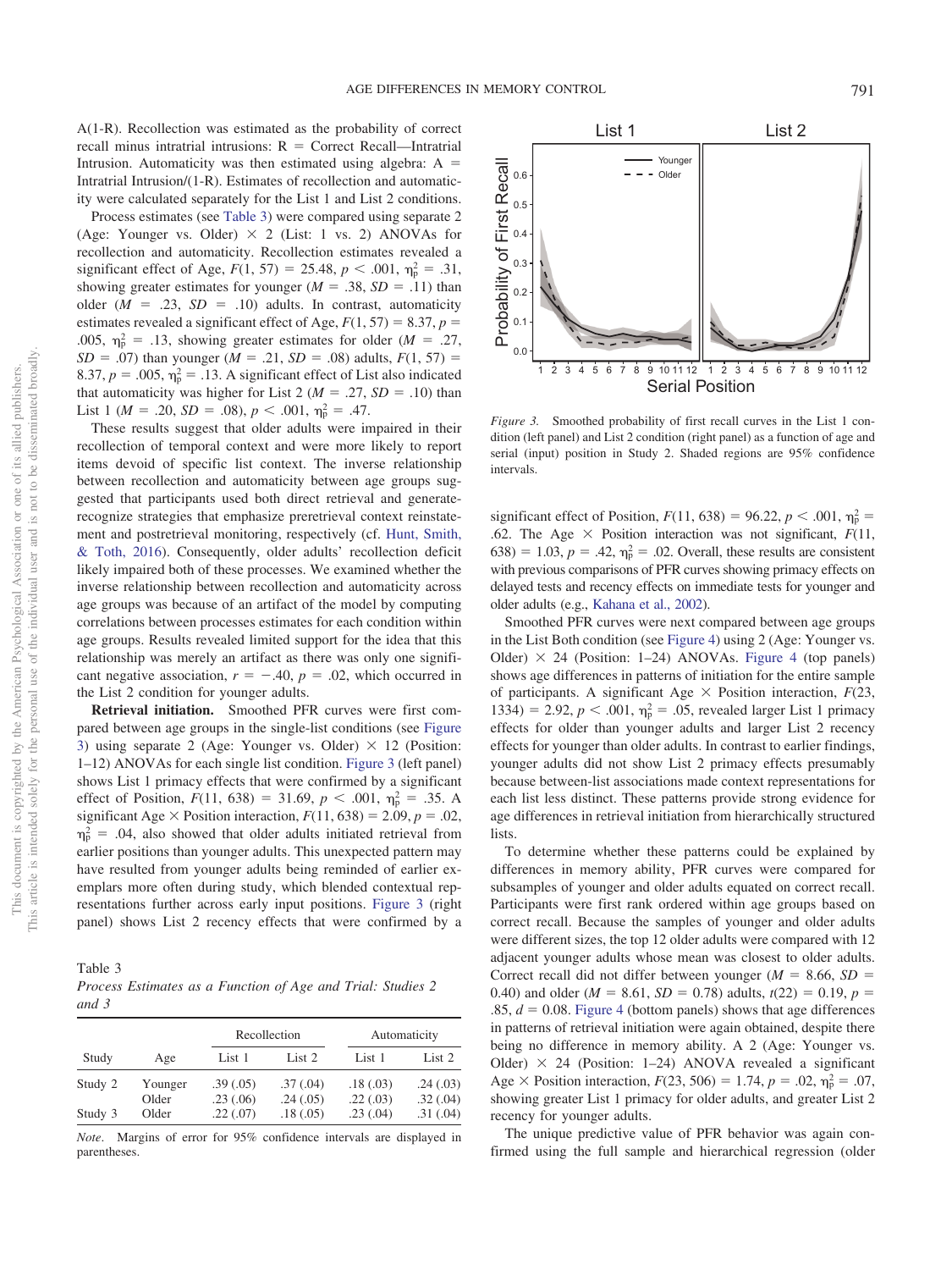

<span id="page-6-0"></span>*Figure 4.* Smoothed probability of first recall curves in the List Both condition from Study 2 for all participants (top panels) and from samples from each age group equated on overall memory ability (bottom panels). Shaded regions are 95% confidence intervals.

adults coded 0, younger coded 1). In Step 1, we confirmed a prominent age-related deficit in memory ability, and indeed the recall rate predicted age group in the expected fashion,  $t(58)$  = 2.82,  $p = 0.007$ . In Step 2, the average PFR position was added and this yielded significance for the memory ability and PFR variables, *smallest t*(57) = 3.29,  $p = .002$ . This pattern repeated when the intrusion rate was used instead of average PFR position, showing that memory ability and intrusion rates were unique predictors of

age group, *smallest*  $t(57) = 2.55$ ,  $p = .013$ . Finally, [Table 4](#page-7-0) shows that when combined, memory ability, average PFR, and intrusion rates all uniquely predicted age group.<sup>2</sup> These analyses replicate the findings in the extant data, demonstrating that PFR behavior and intrusion rates are not simply redundant with poor overall memory ability or each other.

**Output organization.** The use of temporal and semantic associations was examined by comparing transition probabilities within categories that occurred within and between lists (see [Table](#page-7-1) [5\)](#page-7-1). Within-list transitions occurred when subsequent responses from the same category were from the target list, whereas Between-list transitions occurred when subsequent responses from the same category were from different lists. Between-list transitions in the single-list conditions were transitions between correct recalls and intratrial intrusions (in either order), whereas the same transitions in the List Both condition were between correct recalls from different lists. The extent to which participants used temporal associations in conjunction with semantic associations was indexed as the difference between within- and between-list transition probabilities in the single-list conditions. Higher within-list probabilities indicate an ability to focus retrieval to one temporal context (list) while simultaneously exploiting the utility of preexisting associations and avoiding recall of associated words from nontarget lists. In contrast, higher between-list probabilities in the single-list conditions indicate a diminished ability to constrain retrieval to the appropriate temporal context and greater reliance on semantic associations.

Single-list conditions were examined using a 2 (Age: Younger vs. Older)  $\times$  2 (Transition: Within- vs. Between-List)  $\times$  2 (List: 1 vs. 2) ANOVA. A significant Age  $\times$  Transition interaction,  $F(1,$ 58) = 20.25,  $p < .001$ ,  $\eta_{\rm p}^2 = .26$ , showed that the difference between within- and between-list transitions was greater for younger than older adults. In fact, within-list transitions were significantly greater for younger  $(M = .28, SD = .09)$  than older  $(M = .23, SD = .08)$  adults,  $t(58) = 2.43, p = .02, d = 0.65$ , whereas between-list transitions were significantly greater for older ( $M = .19$ ,  $SD = .06$ ) than younger ( $M = .12$ ,  $SD = .06$ ) adults,  $t(58) = 4.52$ ,  $p < .001$ ,  $d = 1.19$ . This showed that younger adults used temporal associations more effectively than older adults. There was also a significant Transition  $\times$  List interaction,  $F(1)$ , 58) = 7.40,  $p = .009$ ,  $\eta_p^2 = .11$ , showing that for both age groups, within-list transitions were significantly greater for List  $1 \, (M =$ .29,  $SD = .10$ ) than for List 2 ( $M = .23$ ,  $SD = .11$ ),  $t(59) = 3.89$ ,  $p < .001$ ,  $d = .55$ , which resulted from higher intrusion rates in List 2, whereas between-list transitions did not differ between List 1 ( $M = .15$ ,  $SD = .08$ ) and List 2 ( $M = .15$ ,  $SD = .08$ ),  $t(59) =$  $.46, p = .65, d = .07.$ 

The difference between within- and between-list transitions for the List Both condition also indexed the use of temporal and semantic associations. However, the retrieval demands of that condition allowed participants to broaden their focus to the context of the entire trial. Thus, we expected higher probabilities for between- than within-list transitions as participants could base

<sup>2</sup> Applying logistic regression instead of the linear probability model to these data yielded the same conclusions with all three predictors remaining reliable and in the same direction for overall recall, mean PFR position, and intrusion rates ( $ps = .009, .021,$  and  $.002$ ).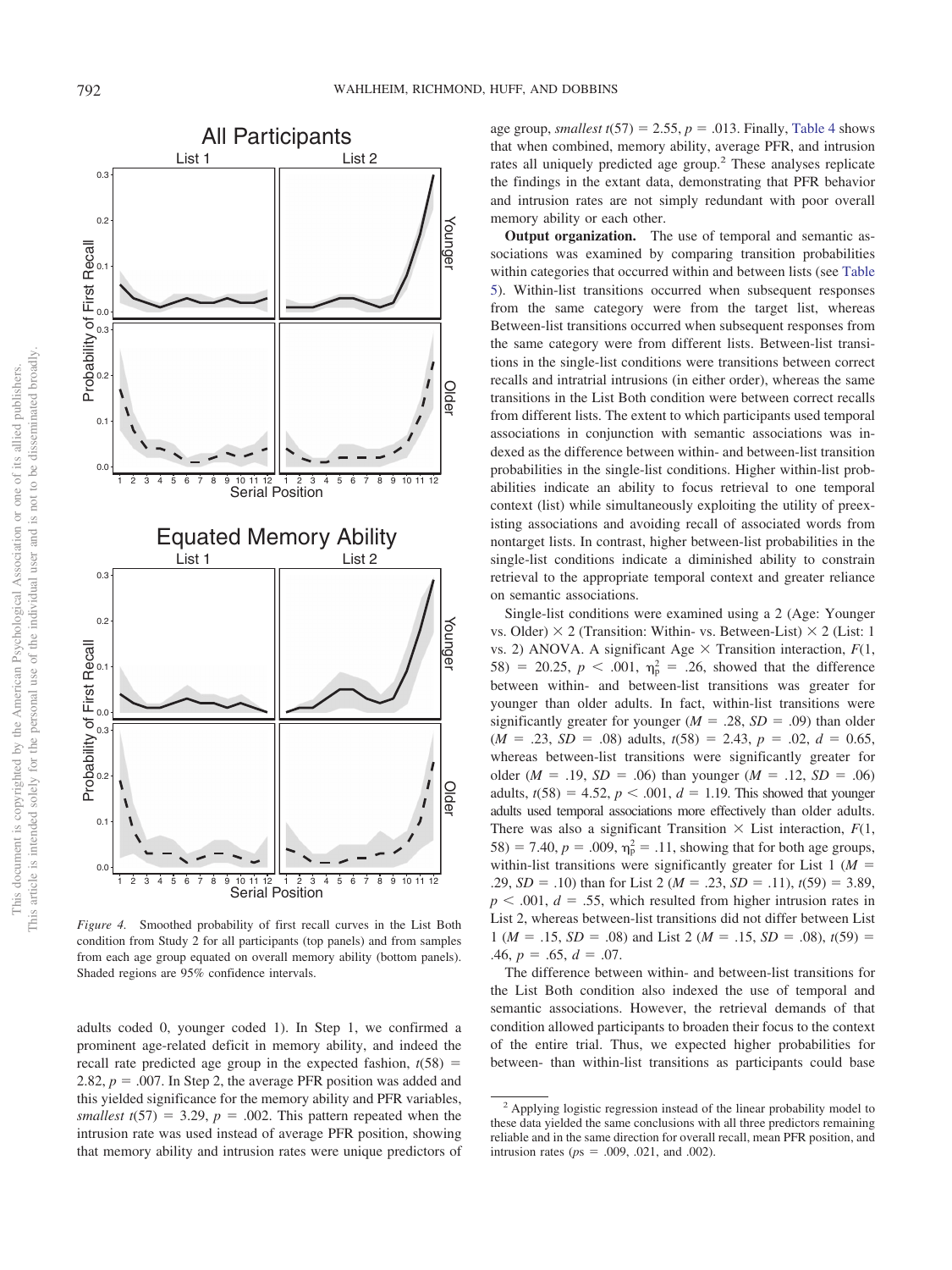<span id="page-7-0"></span>Table 4 *Full Model Predicting Group Membership: Study 2*

| Variable              | R      | SE        | p       |
|-----------------------|--------|-----------|---------|
| (Intercept)           | .60    | .0512     | < 0.001 |
| Correct recall        | .01    | .0025     | .004    |
| PFR input position    | .05    | .0206     | .014    |
| Intrusions            | $-.03$ | .0072     | < 0.001 |
| <b>Observations</b>   |        | 60        |         |
| $R^2$ /Adjusted $R^2$ |        | .424/.394 |         |

*Note.* Age group is the dependent variable (older adults coded 0, and younger adults coded 1). Predictors are mean centered and coefficients indicate the relative increase or decrease in the approximate probability of younger adult group membership with a unit change in the predictor. Correct recall is the summed recall count across all trials. PFR input position reflects the average first recall location across four trials of the List Both trials (*range* 1–24). Intrusions are the summed intrusion count across all single-list trials (both intratrial and prior trial intrusions).

their retrieval primarily on the semantic associations unique to each trial.

The List Both condition was examined using a 2 (Age: Younger vs. Older)  $\times$  2 (Transition: Within- vs. Between-List)  $\times$  2 (List: 1) vs. 2) ANOVA. A significant effect of Transition,  $F(1, 58) =$ 24.13,  $p < .001$ ,  $\eta_p^2 = .29$ , showed higher probabilities for between-list ( $M = .33$ ,  $SD = .08$ ) than within-list ( $M = .27$ ,  $SD =$ .08) transitions. In addition, a significant Age  $\times$  List interaction,  $F(1, 58) = 5.21, p = .03, \eta_p^2 = .08$ , showed that younger adults' between-list transition probabilities trended toward being greater for List 1 than List 2, whereas older adults' probabilities did not differ between lists, but the reason for this is unclear.

Overall, the results from the single-list conditions showed impairment in older adults' ability to constrain retrieval to a specific context and maintain that representation throughout recall when faced with competition from associated responses in another list. In addition, the results from the dual-list conditions showed that both age groups could similarly constrain their retrieval to the trial as a whole as a result of unique categories being included on each trial. However, these similar behaviors may have differed subjectively between age groups as younger adults likely had better access to contextual features despite the limited need to constrain their retrieval using those features.

#### **Study 3**

Study 3 examined the generalizability of age differences in PFR curves when recalling from two lists. One possible explanation for the obtained differences is that short study durations did not allow older adults to sufficiently process items during encoding because of their slower processing speed (cf. [Salthouse, 1996\)](#page-11-8). In combination with their lower working memory capacity, this could have caused older adults to forget recency items more rapidly than younger adults. We examined this possibility by testing new participants in the Study 2 procedure with double the study time. Finding that older adults still show the broad retrieval initiation pattern in the List Both condition would provide evidence against an insufficient encoding account. As in prior experiments, we also examined: (a) contributions of recollection and automaticity, (b) how PFR curves relate to memory ability and intrusions, and (c)

category transitions that assess reliance on temporal and semantic associations.

## **Method**

**Participants.** The participants were 24 older adults recruited through the Washington University School of Medicine who were paid \$15. Age ( $M_{\text{Age}} = 72.65$  years,  $SD = 5.96$ , *range* = 65–89); years of education ( $M = 15.67$ ,  $SD = 1.88$ ); and vocabulary scores  $(M = 35.13, SD = 3.04)$  did not differ from Study 2, *largest*  $t(46) = 1.08, p = .29, d = 0.31.$ 

**Design, materials, and procedure.** The details in Study 3 were identical to Study 2, except that the study duration was 2 s.

## **Results and Discussion**

The primary purpose of the following analyses was to determine whether patterns of results from Study 3 differed from those in Study 2. Thus, we only report the outcomes of comparisons that determine whether the results from Study 3 replicated those from Study 2.

**Overall recall performance.** The single-list conditions from Studies 2 and 3 [\(Table 2,](#page-4-0) middle and bottom rows) were compared using a 2 (Study: 2 vs. 3)  $\times$  2 (Response: Correct Recall vs. Intratrial Intrusion)  $\times$  2 (Trial: List 1 vs. List 2) ANOVA. The Study  $\times$  Response  $\times$  Trial interaction was not significant,  $F(1, \cdot)$  $46$ ) = 1.47,  $p = .23$ ,  $\eta_p^2 = .03$ , indicating that the patterns did not differ between studies.

**Process estimates.** Process estimates [\(Table 3,](#page-5-0) middle and bottom rows) were compared using separate 2 (Study: 2 vs. 3)  $\times$ 2 (Trial: List 1 vs. List 2) ANOVAs for recollection and automaticity. The Study  $\times$  Trial interactions were not significant, *largest*  $F(1, 46) = 1.50, p = .23, \eta_p^2 = .03$ . In addition, correlations between recollection and automaticity within age groups in each condition revealed one marginally significant negative association,  $r = -.37, p = .08.$ 

**Retrieval initiation.** Smoothed PFR curves in the single-list conditions [\(Figure 5,](#page-8-0) top panels) were compared using separate 2 (Study: 2 vs. 3)  $\times$  12 (Position: 1–12) ANOVAs. The Study  $\times$ Position interactions were not significant, *largest F*(11, 506) = 1.54,  $p = .11$ ,  $\eta_p^2 = .03$ , indicating no differences in List 1 primacy or List 2 recency effects between studies. Smoothed PFR curves in the List Both condition [\(Figure 5,](#page-8-0) bottom panels) were compared using a 2 (Study: 2 vs. 3)  $\times$  24 (Position: 1–24) ANOVA. The Study  $\times$  Position interaction was not significant,  $F(23, 1058) =$ 

<span id="page-7-1"></span>Table 5

*Category Transition Probabilities as a Function of Age, Transition, and Trial: Studies 2 and 3*

|               |                 |                                                                                                                             | Single-list       |        | List both                                   |        |
|---------------|-----------------|-----------------------------------------------------------------------------------------------------------------------------|-------------------|--------|---------------------------------------------|--------|
| Study         | Age             | Transition                                                                                                                  | List <sub>1</sub> | List 2 | List 1                                      | List 2 |
|               | Study 2 Younger | Within-list<br>Between-list .12 (.03) .13 (.02) .34 (.03) .31 (.03)                                                         |                   |        | $.31(.03)$ $.25(.04)$ $.30(.03)$ $.24(.04)$ |        |
|               | Older           | Within-list                                                                                                                 |                   |        | $.25(.05)$ $.21(.04)$ $.26(.03)$ $.25(.04)$ |        |
| Study 3 Older |                 | Between-list .19 (.03) .19 (.04) .34 (.05) .35 (.05)<br>Within-list<br>Between-list .19 (.05) .20 (.03) .36 (.06) .34 (.04) |                   |        | $.27(.04)$ $.21(.03)$ $.30(.04)$ $.27(.05)$ |        |

*Note*. Margins of error for 95% confidence intervals are displayed in parentheses.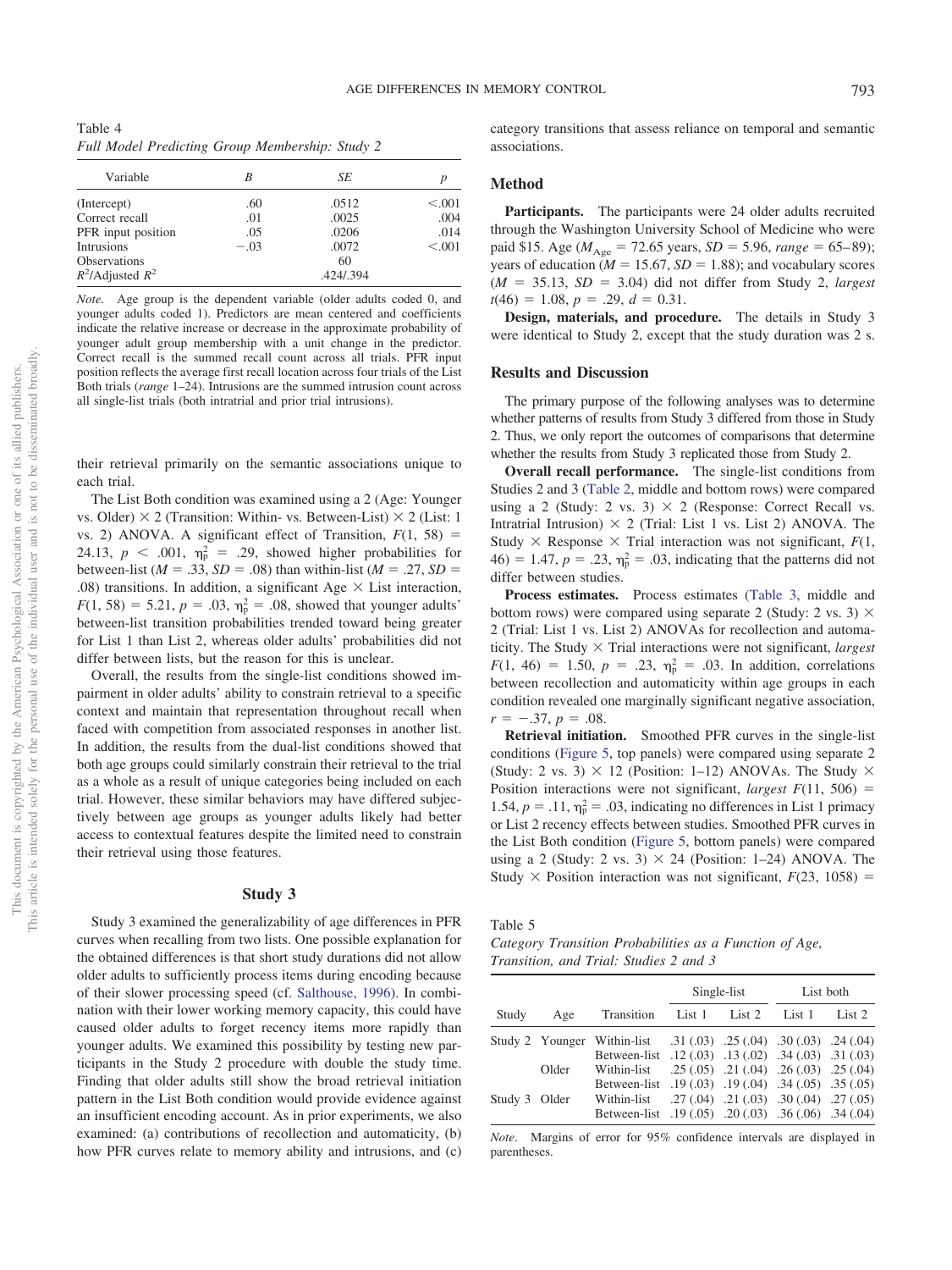This document is copyrighted by the American Psychological Association or one of its allied publishers. This article is intended solely for the personal use of the individual user and is not to be disseminated broadly.

This article is intended solely for the personal use of the individual user and is not to be disseminated broadly. This document is copyrighted by the American Psychological Association or one of its allied publishers.

0.75,  $p = .79$ ,  $\eta_p^2 = .02$ , showing the same broad pattern of retrieval initiation in both studies.

We again used hierarchical regression to confirm that differences in memory ability were insufficient to explain age differences in retrieval initiation patterns. We did this by comparing the Study 3 older adults with the Study 2 younger adults. Memory ability again predicted age group,  $t(58) = 2.83$ ,  $p = .006$ , and adding PFR position resulted in significance for both variables, *smallest*  $t(57) = 2.93$ ,  $p = .005$ . The pattern repeated when intrusion rates were substituted for PFR position,  $smallest t(57) =$ 2.66,  $p = 0.01$ , and when all three variables were included (general memory, average PFR, and intrusion rates) they all reliably predicted age group (see Table  $6$ ).<sup>3</sup>

**Output organization.** Category transitions (see [Table 5\)](#page-7-1) were compared using separate 2 (Study: 2 vs. 3)  $\times$  2 (Transition: Within- vs. Between-List)  $\times$  2 (List: 1 vs. 2) ANOVAs for the single-list and List Both conditions. The Study  $\times$  Transition  $\times$ List interaction were not significant, *largest F*(1, 46) = .28,  $p =$ .60,  $\eta_{\rm p}^2$  < .01, showing no difference in retrieval organization between studies.

## **General Discussion**

The present investigation further examined age differences in the initiation and organization of retrieval in dual-list free recall. Age differences in retrieval initiation occurred when participants recalled from two distinct lists nested within a larger retrieval context: Younger adults showed List 2 recency effects, whereas older adults showed List 1 primacy and List 2 recency effects. This pattern generalized across materials and study durations and was not because of differences in memory ability nor was it redundant



<span id="page-8-0"></span>*Figure 5.* Smoothed probability of first recall curves for the older adults in Study 3. The Single-list conditions are displayed in the top panels and the List Both condition is displayed in the bottom panels. Shaded regions are 95% confidence intervals.

#### <span id="page-8-1"></span>Table 6

*Full Model Predicting Group Membership: Study 2 (Younger Adults) Versus Study 3 (Older Adults)*

| Variable              | R      | SЕ        |         |
|-----------------------|--------|-----------|---------|
| (Intercept)           | .60    | .0485     | < 0.001 |
| Correct recall        | .01    | .0022     | .004    |
| PFR input position    | .06    | .0223     | .008    |
| Intrusions            | $-.03$ | .0057     | < 0.001 |
| Observations          |        | 60        |         |
| $R^2$ /Adjusted $R^2$ |        | .450/.421 |         |
|                       |        |           |         |

*Note.* Age group is the dependent variable (older adults coded 0, and younger adults coded 1). Predictors are mean centered and coefficients indicate the relative increase or decrease in the approximate probability of younger adult group membership with a unit change in the predictor. Correct recall is the summed recall count across all trials. PFR input position reflects the average first recall location across four trials of the List Both trials (*range* 1–24). Intrusions are the summed intrusion count across all single-list trials (both intratrial and prior trial intrusions).

with differences in intrusion rates. Older adults relied less on recollection and more on automaticity, indicating impaired use of temporal associations and intact use of semantic associations. Converging evidence was obtained as category transitions in single-list conditions were made within target lists more than between target and nontarget lists, and this difference was greater for younger than older adults. We discuss the implications of these findings below.

### **Retrieval Initiation**

Investigations of age differences in single-list free recall have consistently shown age-related impairments (e.g., [Craik, 1968;](#page-10-17) [Hultsch, 1969;](#page-10-18) [Schonfield & Robertson, 1966\)](#page-11-9). However, younger and older adults show identical retrieval initiation patterns (e.g., [Healey & Kahana, 2016;](#page-10-19) [Kahana et al., 2002;](#page-10-8) [Wahlheim & Huff,](#page-11-0) [2015\)](#page-11-0). Specifically, participants initiate retrieval from recency positions on immediate tests and primacy positions on delayed tests. The results from Study 2 replicated those effects, with the exception that the primacy effects in the List 1 condition (a delayed test) were slightly larger for older than younger adults. The main difference in the present study was that lists included semantically associated items, whereas earlier studies used unrelated lists. One explanation is that younger adults rehearsed primacy items more because semantic associations elicited more study-phase retrievals, which extended temporal associations across more items.

These findings indicate that both age groups initiated retrieval similarly under conditions of proactive and retroactive interference. However, this requires reconciliation with the notion that older adults' recollection deficit impairs their ability to reinstate study context and avoid interference (cf. [Hay & Jacoby, 1999;](#page-10-20) [Jacoby, 1999;](#page-10-21) [Jacoby, Kelley, & McElree, 1999\)](#page-10-22). To illustrate this point, higher working memory capacity predicts earlier staring positions for younger adults, presumably because participants can

<sup>&</sup>lt;sup>3</sup> Applying logistic regression instead of the linear probability model to these data yielded the same conclusions with all three predictors remaining reliable and in the same direction for overall recall, mean PFR position, and intrusion rates ( $ps = .007, .007,$  and  $\leq .001$ ).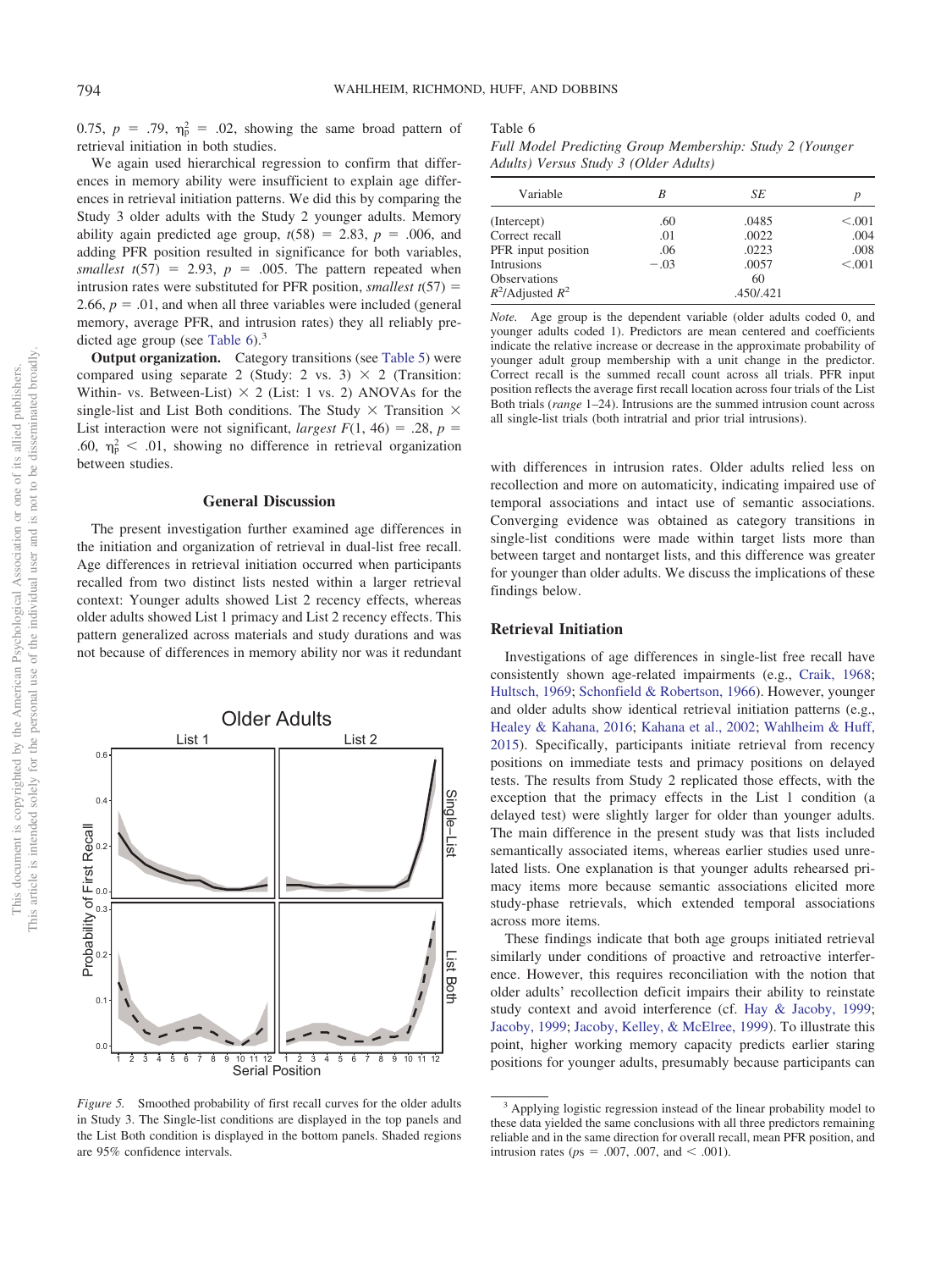maintain access to more recency items [\(Unsworth & Engle, 2007\)](#page-11-4). However, younger and older adults show similar retrieval initiation patterns in other studies, despite older adults' lower working memory capacity (e.g., [Park et al., 2002\)](#page-11-10). This discrepancy suggests that the shapes of PFR curves are insensitive to age-related recollection deficits. Instead, these deficits may manifest in the probability of correct recall on the first retrieval attempt. To examine this, we compared correct recall for first-recalled items collapsed across single-list conditions in Study 2 and found significantly higher accuracy for younger  $(M = .95, SD = .06)$  than older (*M* = .89, *SD* = .13) adults,  $F(1, 58) = 6.95$ ,  $p = .01$ ,  $\eta_p^2 =$ .11. This suggests that older adults' recollection deficit impairs their ability to initially reinstate target context, but when successful, both groups recall the most accessible items in a similar manner. This similarity may indicate a role for preserved automaticity in older adults.

In the present investigation, we examined whether the age differences in the shape of PFR curves occur when participants recalled from two lists separated by a clear break in context and when retrieval conditions were varied throughout the experiment. Our interest in patterns of retrieval initiation when recalling from two lists was motivated by the idea that the hierarchical structure of a trial with two subordinate lists could potentially elicit differences in the breadth of retrieval orientation. Specifically, we thought younger adults would treat lists within a trial as separate units, whereas older adults would treat both lists as one larger unit. This hypothesis was based on the notions that individuals with impaired executive control show a broader focus of retrieval (e.g., [Burgess & Shallice, 1996;](#page-10-23) [Morcom, 2016\)](#page-11-11), and that older adults represent hierarchically structured events at coarser grains than younger adults (e.g., [Kurby & Zacks, 2011;](#page-10-24) [Zacks, Speer, Vettel,](#page-11-12) [& Jacoby, 2006\)](#page-11-12). Consistent with this, PFR curves showed List 1 primacy and List 2 recency for older adults and List 2 recency for younger adults. This occurred because older adults vacillated between these positions across trials, whereas younger adults more consistently initiated retrieval from the end of List 2. This difference was exaggerated when age groups were matched on memory ability and was not redundant with older adults' greater susceptibility to intrusions.

Older adults may have vacillated between List 1 primacy and List 2 recency when initiating retrieval from both lists as a consequence having shifted between these strategies across different single-list trials. This possibility has implications for theories of age differences in the strategic control of memory and could potentially inform remembering in naturalistic contexts. Theoretically, older adults' attempts at various retrieval strategies could indicate an intact ability to flexibly control retrieval initiation from hierarchically structured events. Consistent with this, older adults have an intact ability to initiate retrieval from the first input position in immediate serial recall (e.g., [Golomb et al., 2008\)](#page-10-14). Another possibility is that older adults' vacillation across trials may arise from retrieval strategies perseverating across trials. A final possibility is that instructions to recall from both lists somehow eliminates recency items from working memory to a greater extent for older than younger adults. This could be tested in future studies by determining whether older adults can consistently initiate retrieval from the end of List 2 if instructed to do so when recalling from both lists. More generally, consideration of age differences in retrieval initiation could illuminate the mechanisms

underlying retrieval of hierarchically structured events and inform theories of event perception (e.g., [Zacks, Speer, Swallow, Braver,](#page-11-13) [& Reynolds, 2007\)](#page-11-13) and attempts to remediate age-related deficits in the ability to comprehend and remember naturalistic activities.

# **Output Organization**

A benefit of including semantic associations in dual-list free recall is that it allows for examination of the use of temporal and semantic associations in retrieval organization. Earlier single-list free recall studies with unrelated word lists showed age-related impairment in retrieval of temporal context, as older adults were less likely to successively recall target items from adjacent input positions (e.g., [Healey & Kahana, 2016;](#page-10-19) [Kahana et al., 2002;](#page-10-8) [Wahlheim & Huff, 2015;](#page-11-0) [Zaromb et al., 2006\)](#page-11-14). Additional evidence for impaired use of temporal associations has also been shown in dual-list free recall as older adults recall fewer successive target list items regardless of input position when recalling from one of two lists [\(Wahlheim & Huff, 2015\)](#page-11-0). In contrast, older adults have shown intact use of semantic associations in cluster-based analyses (e.g., [Golomb et al., 2008;](#page-10-14) [Wingfield & Kahana, 2002\)](#page-11-15). Together, these results suggest that temporal associations should override semantic associations when retrieving from single lists in dual-list free recall to a greater extent for younger than older adults.

The results from the single-list conditions in Study 2 showed that participants recalled subsequent exemplars from the same categories within target lists more often than between target and nontarget lists, and this difference was greater for younger than older adults. These results indicated an age-related deficit in controlled retrieval of temporal context. Given that older adults recalled fewer first-retrieved items correctly, the quality of retrieved context elicited on their first retrieval attempt was likely diminished, which impaired their ability to cue subsequent target-list retrievals and monitor the source of retrieved items. Consequently, older adults may have shown a greater willingness to report retrievals devoid of context because the semantic associations with target-list items increased the perceived likelihood that they were correct. This explanation is compatible with the finding that older adults relied on recollection less and automaticity more than younger adults.

These findings have theoretical implications as only one prior study has suggested that older adults' impairment in free recall reflects a recollection deficit with preserved automaticity [\(Wahl](#page-11-0)[heim & Huff, 2015\)](#page-11-0). This suggestion is partially compatible with a computational model of age differences in free recall proposing that older adults are impaired in their ability to reinstate and monitor the context associated with recalled items [\(Healey &](#page-10-19) [Kahana, 2016\)](#page-10-19). However, this model does not explain how the ability to retrieve items devoid of context is preserved for older adults and how this might interact with qualitative differences in the bases for reporting, even though it can account for differences in recognition false alarms by making assumptions similar to those held by dual process models. Consideration of qualitatively distinct bases for reporting is critical given that recollection deficits create a negative cascade of effects on the accuracy of postretrieval monitoring and reporting decisions [\(Kelley & Sahakyan, 2003\)](#page-10-25). One possibility is that when items are retrieved automatically, older adults consider strength as a more valid cue because they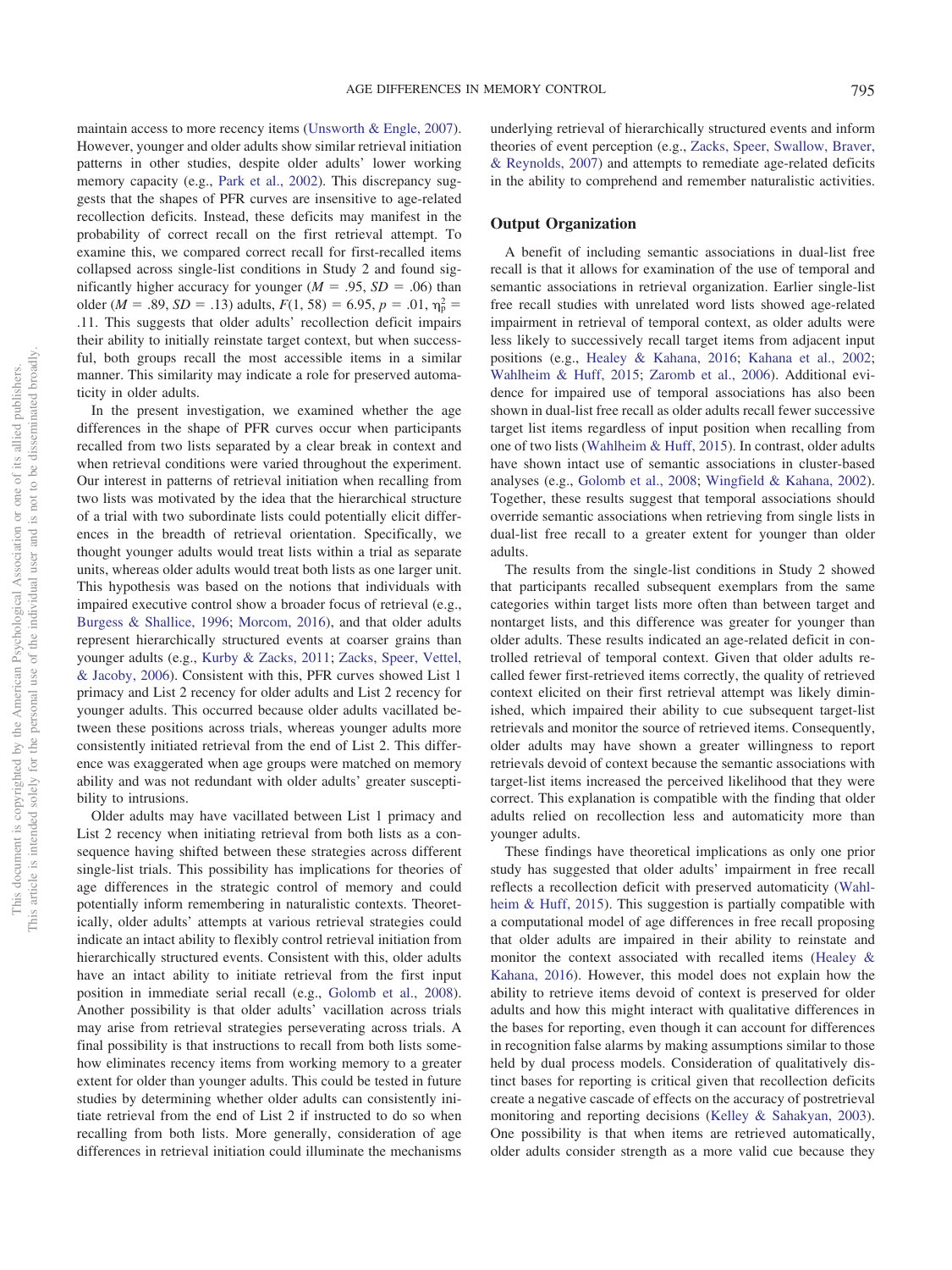have a longer history of being reinforced for successful retrievals devoid of context. Future modeling efforts could benefit from incorporating theoretical accounts of the interaction between metacognitive monitoring and control processes (e.g., [Koriat & Gold](#page-10-26)[smith, 1996;](#page-10-26) [Koriat, Ma'ayan, & Nussinson, 2006;](#page-10-27) [Nelson &](#page-11-16) [Narens, 1990\)](#page-11-16).

## **Conclusion**

The present investigation showed that older adults engaged a more variable retrieval strategy than younger adults when recalling from distinct lists. Older adults were also impaired in their abilities to initiate, evaluate, and report their retrievals from individual lists. These results suggest that older adults represent and reinstate the context associated with hierarchically structured events in a different manner than younger adults. Further research aimed at the generalizability and boundary conditions of these differences may reveal a critical role for strategically controlled retrieval initiation. Variants of the dual-list free recall procedure may have the potential to provide controlled tests of how individuals initiate and organize retrieval of naturalistic activities that contain hierarchically structured, sequentially dependent events.

#### **References**

- <span id="page-10-0"></span>Balota, D. A., Dolan, P. O., & Duchek, J. M. (2000). Memory changes in healthy young and older adults. In E. Tulving & F. Craik (Eds.), *Oxford handbook of memory* (pp. 395– 410). Oxford, United Kingdom: Oxford University Press.
- <span id="page-10-23"></span>Burgess, P. W., & Shallice, T. (1996). Confabulation and the control of recollection. *Memory, 4,* 359 – 411. [http://dx.doi.org/10.1080/](http://dx.doi.org/10.1080/096582196388906) [096582196388906](http://dx.doi.org/10.1080/096582196388906)
- <span id="page-10-15"></span>Cohen, J., Cohen, P., West, S. G., & Aiken, L. S. (2013). *Applied multiple regression/correlation analysis for the behavioral sciences* (3rd ed.). Hoboken, NJ: Taylor & Francis.
- <span id="page-10-17"></span>Craik, F. I. M. (1968). Two components in free recall. *Journal of Verbal Learning and Verbal Behavior, 7,* 996 –1004. [http://dx.doi.org/10.1016/](http://dx.doi.org/10.1016/S0022-5371%2868%2980058-1) [S0022-5371\(68\)80058-1](http://dx.doi.org/10.1016/S0022-5371%2868%2980058-1)
- <span id="page-10-1"></span>Craik, F. I. M. (1986). A functional account of age differences in memory. In F. Klix & H. Hagendorf (Eds.), *Human memory and cognitive capabilities* (pp. 409 – 422). Amsterdam, Netherlands: Elsevier.
- <span id="page-10-9"></span>Farrell, S., & Lewandowsky, S. (2002). An endogenous distributed model of ordering in serial recall. *Psychonomic Bulletin & Review, 9,* 59 –79. <http://dx.doi.org/10.3758/BF03196257>
- <span id="page-10-14"></span>Golomb, J. D., Peelle, J. E., Addis, K. M., Kahana, M. J., & Wingfield, A. (2008). Effects of adult aging on utilization of temporal and semantic associations during free and serial recall. *Memory & Cognition, 36,* 947–956. <http://dx.doi.org/10.3758/MC.36.5.947>
- <span id="page-10-4"></span>Hartley, J. T., & Walsh, D. A. (1980). The effect of monetary incentive on amount and rate of free recall in older and younger adults. *Journal of Gerontology, 35,* 899 –905. <http://dx.doi.org/10.1093/geronj/35.6.899>
- <span id="page-10-3"></span>Hasher, L., & Zacks, R. T. (1988). Working memory, comprehension, and aging: A review and a new view. In G. H. Bower (Ed.), *The psychology of learning and motivation: Advances in research and theory* (pp. 193–225). San Diego, CA: Academic Press. [http://dx.doi.org/10.1016/](http://dx.doi.org/10.1016/S0079-7421%2808%2960041-9) [S0079-7421\(08\)60041-9](http://dx.doi.org/10.1016/S0079-7421%2808%2960041-9)
- <span id="page-10-20"></span>Hay, J. F., & Jacoby, L. L. (1999). Separating habit and recollection in young and older adults: Effects of elaborative processing and distinctiveness. *Psychology and Aging, 14,* 122–134. [http://dx.doi.org/10.1037/](http://dx.doi.org/10.1037/0882-7974.14.1.122) [0882-7974.14.1.122](http://dx.doi.org/10.1037/0882-7974.14.1.122)
- <span id="page-10-19"></span>Healey, M. K., & Kahana, M. J. (2016). A four-component model of age-related memory change. *Psychological Review, 123,* 23– 69. [http://](http://dx.doi.org/10.1037/rev0000015) [dx.doi.org/10.1037/rev0000015](http://dx.doi.org/10.1037/rev0000015)
- <span id="page-10-10"></span>Hintzman, D. L. (2010). How does repetition affect memory? Evidence from judgments of recency. *Memory & Cognition, 38,* 102–115. [http://](http://dx.doi.org/10.3758/MC.38.1.102) [dx.doi.org/10.3758/MC.38.1.102](http://dx.doi.org/10.3758/MC.38.1.102)
- <span id="page-10-7"></span>Howard, M. W., Kahana, M. J., & Wingfield, A. (2006). Aging and contextual binding: Modeling recency and lag recency effects with the temporal context model. *Psychonomic Bulletin & Review, 13,* 439 – 445. <http://dx.doi.org/10.3758/BF03193867>
- <span id="page-10-18"></span>Hultsch, D. F. (1969). Adult age differences in the organization of free recall. *Developmental Psychology, 1, 673-678. [http://dx.doi.org/10](http://dx.doi.org/10.1037/h0028271)* [.1037/h0028271](http://dx.doi.org/10.1037/h0028271)
- <span id="page-10-16"></span>Hunt, R. R., Smith, R. E., & Toth, J. P. (2016). Category cued recall evokes a generate-recognize retrieval process. *Journal of Experimental Psychology: Learning, Memory, and Cognition, 42,* 339 –350. [http://dx.doi.org/](http://dx.doi.org/10.1037/xlm0000136) [10.1037/xlm0000136](http://dx.doi.org/10.1037/xlm0000136)
- <span id="page-10-6"></span>Jacoby, L. L. (1991). A process dissociation framework: Separating automatic from intentional uses of memory. *Journal of Memory and Language, 30,* 513–541. [http://dx.doi.org/10.1016/0749-596X\(91\)90025-F](http://dx.doi.org/10.1016/0749-596X%2891%2990025-F)
- <span id="page-10-21"></span>Jacoby, L. L. (1999). Ironic effects of repetition: Measuring age-related differences in memory. *Journal of Experimental Psychology: Learning, Memory, and Cognition, 25,* 3–22. [http://dx.doi.org/10.1037/0278-7393](http://dx.doi.org/10.1037/0278-7393.25.1.3) [.25.1.3](http://dx.doi.org/10.1037/0278-7393.25.1.3)
- <span id="page-10-13"></span>Jacoby, L. L., Bishara, A. J., Hessels, S., & Hughes, A. (2007). Probabilistic retroactive interference: The role of accessibility bias in interference effects. *Journal of Experimental Psychology: General, 136,* 200 – 216. <http://dx.doi.org/10.1037/0096-3445.136.2.200>
- <span id="page-10-12"></span>Jacoby, L. L., Debner, J. A., & Hay, J. F. (2001). Proactive interference, accessibility bias, and process dissociations: Valid subjective reports of memory. *Journal of Experimental Psychology: Learning, Memory, and Cognition, 27,* 686 –700. <http://dx.doi.org/10.1037/0278-7393.27.3.686>
- <span id="page-10-22"></span>Jacoby, L. L., Kelley, C. M., & McElree, B. D. (1999). The role of cognitive control: Early selection vs. late correction. In S. Chaiken & Y. Trope (Eds.), *Dual-process theories on social psychology* (pp. 383– 400). New York, NY: Guilford Press.
- <span id="page-10-11"></span>Jacoby, L. L., & Wahlheim, C. N. (2013). On the importance of looking back: The role of recursive remindings in recency judgments and cued recall. *Memory & Cognition, 41,* 625– 637. [http://dx.doi.org/10.3758/](http://dx.doi.org/10.3758/s13421-013-0298-5) [s13421-013-0298-5](http://dx.doi.org/10.3758/s13421-013-0298-5)
- <span id="page-10-2"></span>Kahana, M. J. (1996). Associative retrieval processes in free recall. *Memory & Cognition, 24,* 103–109. <http://dx.doi.org/10.3758/BF03197276>
- <span id="page-10-5"></span>Kahana, M. J., Dolan, E. D., Sauder, C. L., & Wingfield, A. (2005). Intrusions in episodic recall: Age differences in editing of overt responses. *The Journals of Gerontology Series B, Psychological Sciences and Social Sciences, 60,* P92–P97. [http://dx.doi.org/10.1093/geronb/60](http://dx.doi.org/10.1093/geronb/60.2.P92) [.2.P92](http://dx.doi.org/10.1093/geronb/60.2.P92)
- <span id="page-10-8"></span>Kahana, M. J., Howard, M. W., Zaromb, F., & Wingfield, A. (2002). Age dissociates recency and lag recency effects in free recall. *Journal of Experimental Psychology: Learning, Memory, and Cognition, 28,* 530 – 540. <http://dx.doi.org/10.1037/0278-7393.28.3.530>
- <span id="page-10-25"></span>Kelley, C. M., & Sahakyan, L. (2003). Memory, monitoring, and control in the attainment of memory accuracy. *Journal of Memory and Language, 48,* 704 –721. [http://dx.doi.org/10.1016/S0749-596X\(02\)00504-1](http://dx.doi.org/10.1016/S0749-596X%2802%2900504-1)
- <span id="page-10-26"></span>Koriat, A., & Goldsmith, M. (1996). Monitoring and control processes in the strategic regulation of memory accuracy. *Psychological Review, 103,* 490 –517. <http://dx.doi.org/10.1037/0033-295X.103.3.490>
- <span id="page-10-27"></span>Koriat, A., Ma'ayan, H., & Nussinson, R. (2006). The intricate relationships between monitoring and control in metacognition: Lessons for the cause-and-effect relation between subjective experience and behavior. *Journal of Experimental Psychology: General, 135,* 36 – 69. [http://dx.doi](http://dx.doi.org/10.1037/0096-3445.135.1.36) [.org/10.1037/0096-3445.135.1.36](http://dx.doi.org/10.1037/0096-3445.135.1.36)
- <span id="page-10-24"></span>Kurby, C. A., & Zacks, J. M. (2011). Age differences in the perception of hierarchical structure in events. *Memory & Cognition, 39,* 75–91. [http://](http://dx.doi.org/10.3758/s13421-010-0027-2) [dx.doi.org/10.3758/s13421-010-0027-2](http://dx.doi.org/10.3758/s13421-010-0027-2)